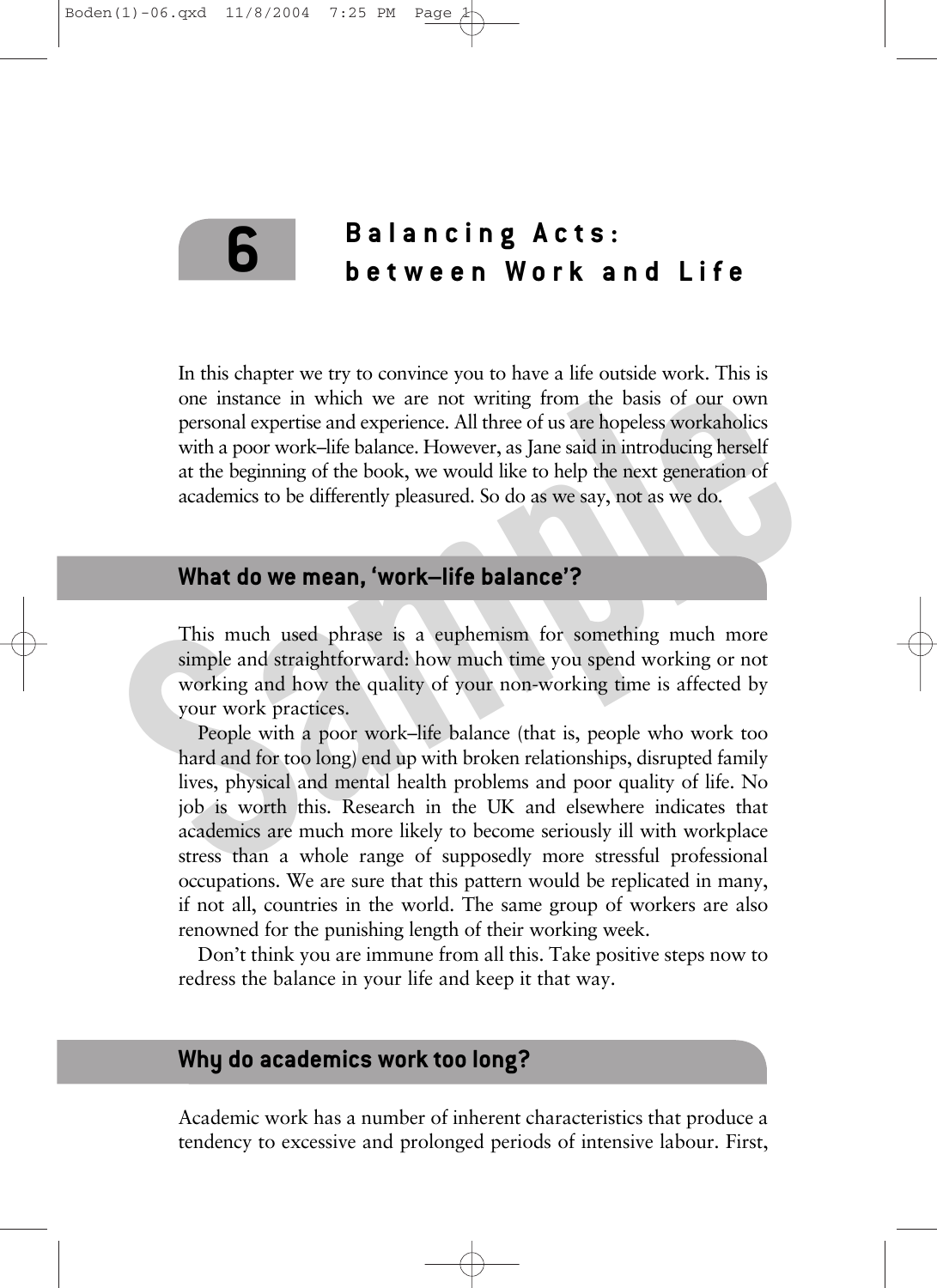#### **2** Building Your Academic Career

achievement, or that it hard to see why anyone should pay them a salary<br>to pursue the things they're interested in (or both). Third, academic<br>work is frequently invisible, and tangible outputs such as publications<br>give lit the work itself and the standard that is expected are generally very poorly defined. When combined with a culture of competitive critique, this means that enough is never enough. Second, much academic work is subject to what Jane has called 'discourses of derision' in another context. That is, especially outside the 'hard' sciences, academic work can all too often be seen as of little or no value in a system where increasing emphasis is placed on the production of 'useful' knowledge. This derision often finds fertile ground among academics themselves, who either suffer from low self-esteem combined with compulsive overachievement, or find it hard to see why anyone should pay them a salary to pursue the things they're interested in (or both). Third, academic work is frequently invisible, and tangible outputs such as publications give little indication of the actual value of the labour taken to produce them. Together, these characteristics serve to create a view of academic work, frequently internalised by academics themselves, that casts it as self-indulgent, useless and marked by long periods of time-wasting inactivity.

This poor understanding and perception of much academic work means that there is very little defence against pressure to do more and more and more and to do it better and quicker. When people protest or fall ill, the institutional response is all too frequently to place the problem firmly at the door of the individual. Thus people who cannot cope are deemed to be poor self-managers or time managers. University systems are marked by an abject lack of reflexivity in this regard.

## **Discourses of time management**

We have already indicated the first discourse of time management and the one most often deployed against academics and, unfortunately, inhabited by them. This is the discourse of wasted time, poor selforganisation and lack of professionalism. In this discourse, academics are useless wastrels who simply don't know what a hard day's work is and spend way too much time doing nothing or watching daytime television. If you are not managing to keep up with your work, then it's entirely down to you and your inadequacies.

The second discourse of time management, and one that we would like to promote and inhabit, is one in which time is recognised as being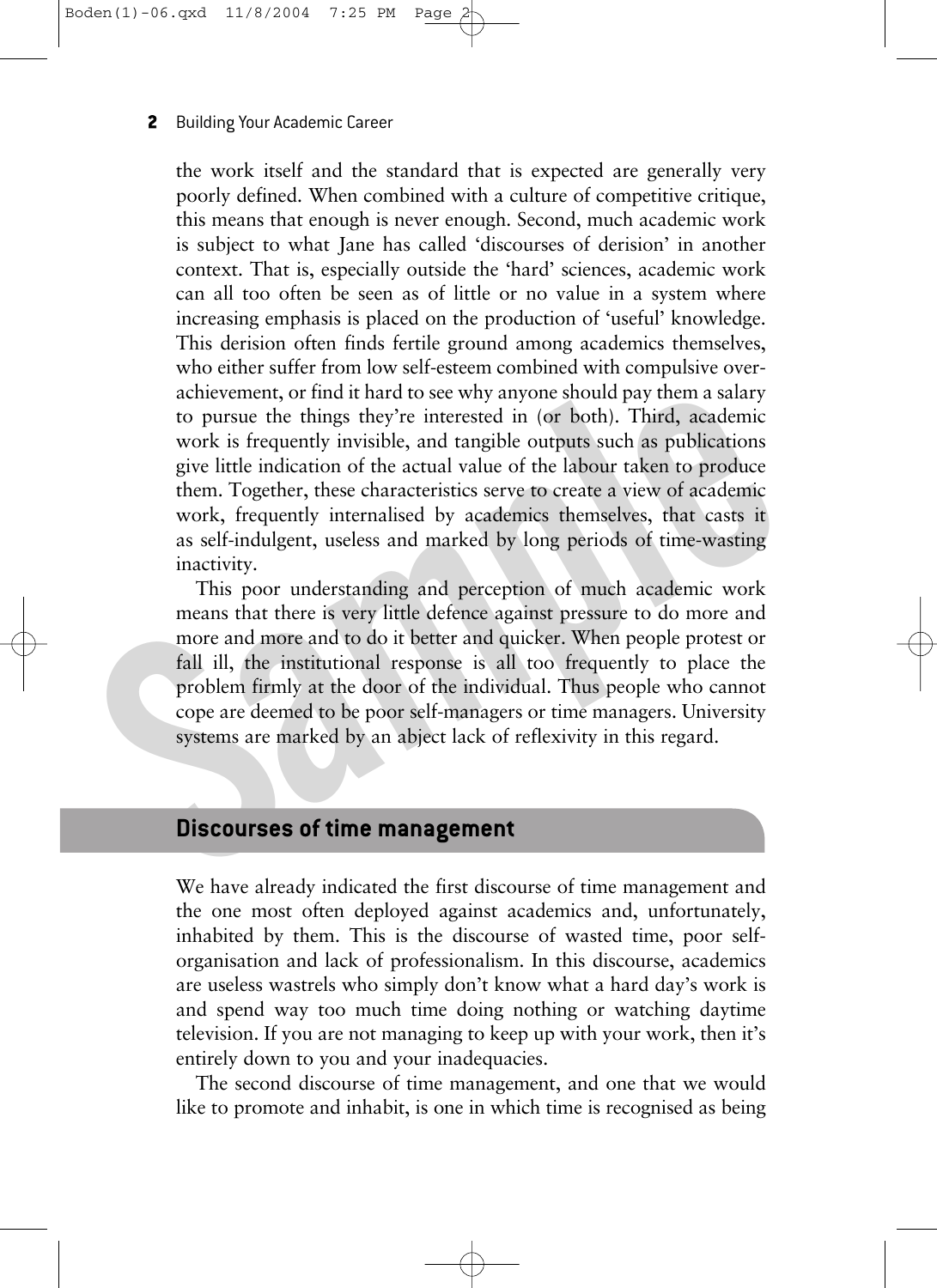in short supply but in which we can take a certain degree of control and do something to ameliorate things.

There is a really fine line between these two discourses and it's treacherously easy to slip from one into the other in the twinkling of an eye. There is also a fine line between occupying the second discourse in a positive way and it being a way of not participating or being a good colleague. If you slip into the latter position, the second discourse can easily become an expression of bitter, negative sentiments and resentments. You need to understand that care and regard for yourself is not necessarily negative selfishness. Most people struggle with these balances and virtually none of us gets them right all the time.

We offer below some final handy hints (to ourselves as well as to you) on having a good work–life balance and staying sane. It is our New Year's Resolution to follow all of them, and, if we don't manage it, not to criticise ourselves too much for our failures.

# **Handy hints for maintaining a good work–life balance**

- not necessarily negative seltishness. Most people struggle with these<br>balances and virtually none of us gets them right all the time.<br>We offer below some final handy hints (to ourselves as well as to you)<br>on having a good **1.** Build work-free space and activities into your daily routines. These can range from going for a nice walk with your dog, having dinner with your partner, going to the gym or the swimming pool, spending time in your garden, reading a newspaper or a novel, playing computer games or whatever pleases and relaxes you. Don't ever be guilt-tripped into thinking that you can do such things only as rewards or treats for having done your work.
	- **2.** Place strict limits on your periods of work. You may have to relax them from time to time in order to meet important deadlines, but in the main you should keep to them and take time off in lieu if you break them. Always try to have at least one work-free day during a normal working week and preferably two. Remember, even God rested on the seventh day.
	- **3.** Most academics do at least some of their work at home. Whilst this can be quite nice it can also make it quite difficult to switch off from work activities. If you have the space, make sure that your work-athome activities are confined to a comfortable and discrete space. About the last thing you need is your computer winking at you as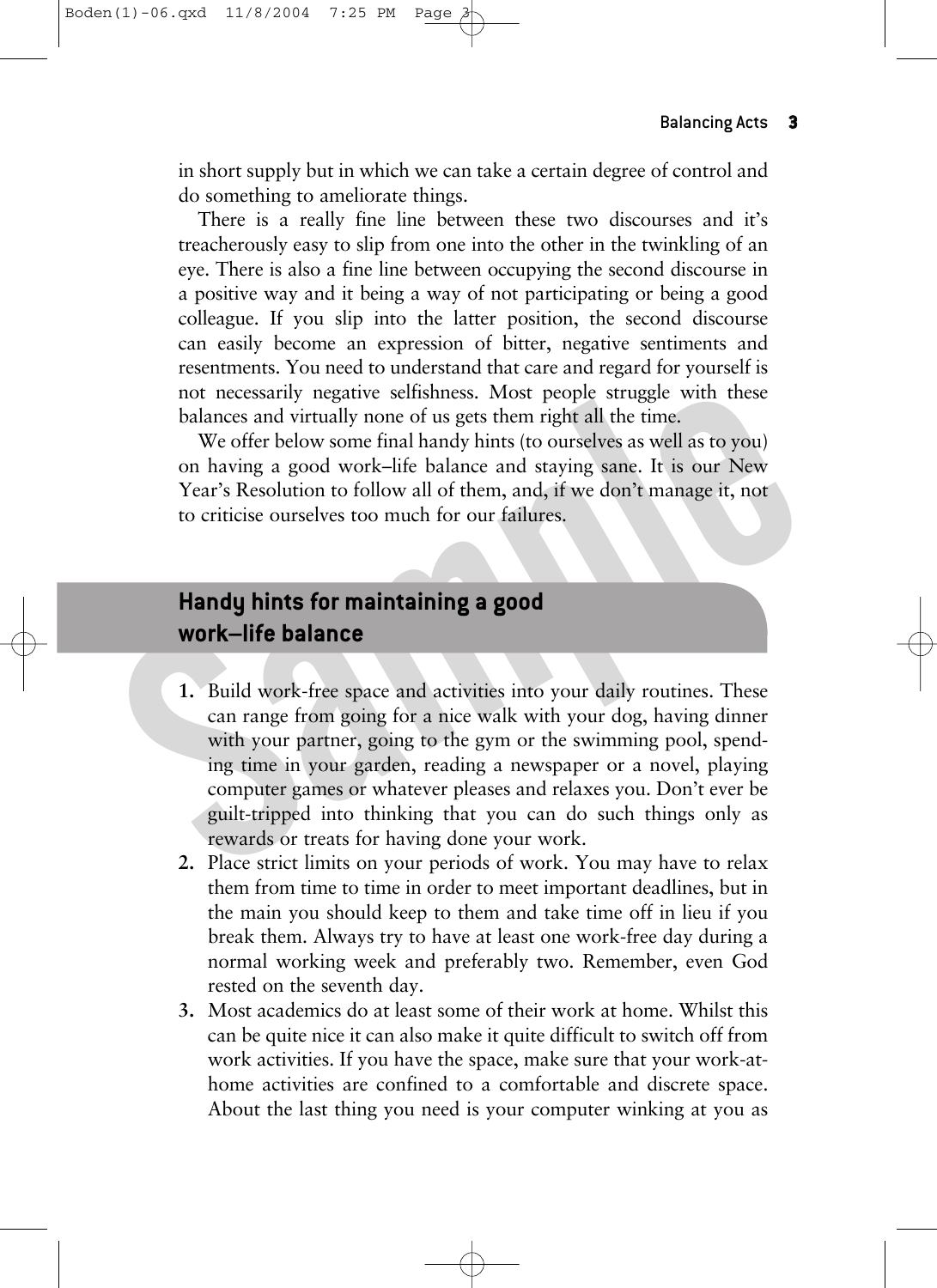### **4** Building Your Academic Career

you try to sleep, eat your dinner or watch television. If you can't afford this luxury then at least try to put your work away, cover your computer up and get on with the rest of your life at the end of your working day/week.

- **4.** Try to organise your working time so that you can use it as efficiently as possible. For instance, make time for complex, demanding tasks in joined-up chunks rather than odd little bits. That way, you have more chance of achieving something and feeling able to have your day(s) of rest.
- Solven the impossibility of academic work-loads and your new resolve to have a good work-life balance, there will invertably be things at work that you will simply not have time to do. You should be the person who decides **5.** Given the impossibility of academic work-loads and your new resolve to have a good work–life balance, there will inevitably be things at work that you will simply not have time to do. You should be the person who decides what you are going to do and what you are going to leave undone. Your decision should be based solely on your professional judgement about what you need to do to be a good researcher and a good teacher. If you have to make the choice between completing an important research paper or filling in a form that will simply be filed and forgotten, it is obvious to us, and hopefully to you, which choice you should make.
	- **6.** When you are working, don't work so hard that you are left too exhausted and depleted to enjoy your non-working time. In the same vein, make sure that your working space (at home and in your office) is safe. Do not put up with non-ergonomic furniture that is likely to compromise your health in any way. It's no good having a good work–life balance if work has left you too unwell to enjoy the rest of your life.
	- **7.** Use at least some of your non-working time in a productive, enjoyable and creative way to look after yourself and your health. For instance, being an academic can be a very sedentary occupation, so getting a moderate amount of exercise can be an important and profitable way of spending your leisure time. But don't let this become a punishment either. If you are someone who needs time just to veg out, then take it.
	- **8.** We think that getting away from everything from time to time is a wonderful therapy. Do take proper holidays, even if it's just visiting friends and family rather than more expensive trips. Do not take your work with you. If necessary, get someone else to check your suitcase before you leave, if you are completely untrustworthy in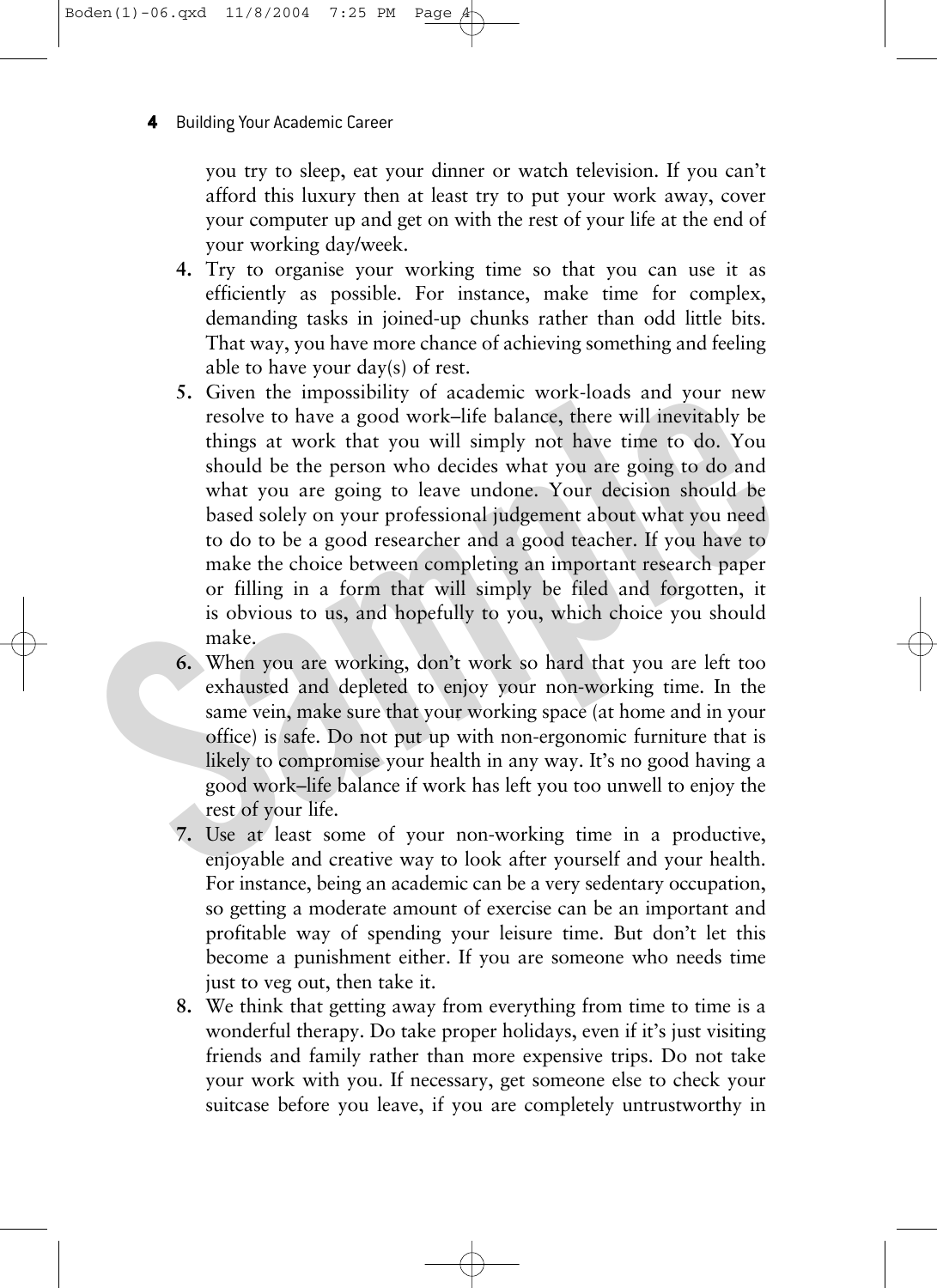that regard. A complete break, even if it is short, is likely to be much more therapeutic than simply slacking off for a few days.

**9.** You need to enlist the support of your friends, family and partner in achieving a good work–life balance. Debbie often initially resents it when her partner insists that she has a day off from work. By the end of the day, however, she is grateful for this stiffening of her resolve. It's often the case that academics have other academics as partners and/or friends – after all, who else would put up with you? In one sense this can be quite helpful, as you have people around you who understand precisely what the pressures of your job are. In another sense, it can be quite problematic if you collude together to maintain a poor work–life balance. Whoever or whatever your friends/family are, you need to resolve how you will manage this issue.

# **And finally . . .**

understand precisely what the pressures of your job are. In another sense,<br>it can be quite problematic if you collude together to maintain a poor<br>work–life balance. Whoever or whatever your friends/family are, you<br>need to This book has been about the various elements of an academic career, how you get the right mix of activities for you, get the jobs you want and how you can balance your work with the rest of life. Throughout, we have emphasised that, although you are part of a massive globalised system, you do have agency over your life and work and can make real choices.

Anne Gold, an academic at the University of London, has devised an exercise for academics designed to help them balance all the aspects of their work and the rest of their life. We think it might be good for you to do an adapted version of her exercise on your own or with friends. You'll need a very large sheet of paper (flip-chart paper is good) and some coloured pens.

Draw a series of buckets. Four of them should be labelled 'research', 'teaching', 'administration' and 'consultancy and practitioner work' in turn. These are your work buckets. In addition, draw the other buckets that best represent your desired life outside work. These might be labelled 'family responsibilities', 'leisure', 'friends', 'relationships', 'health', 'personal and household care and management' and so on. You decide.

In each of the buckets, draw a contents level indicating how full it is – anything from empty to overflowing. Then sit and think about whether you're happy with this distribution and what redistributions are both